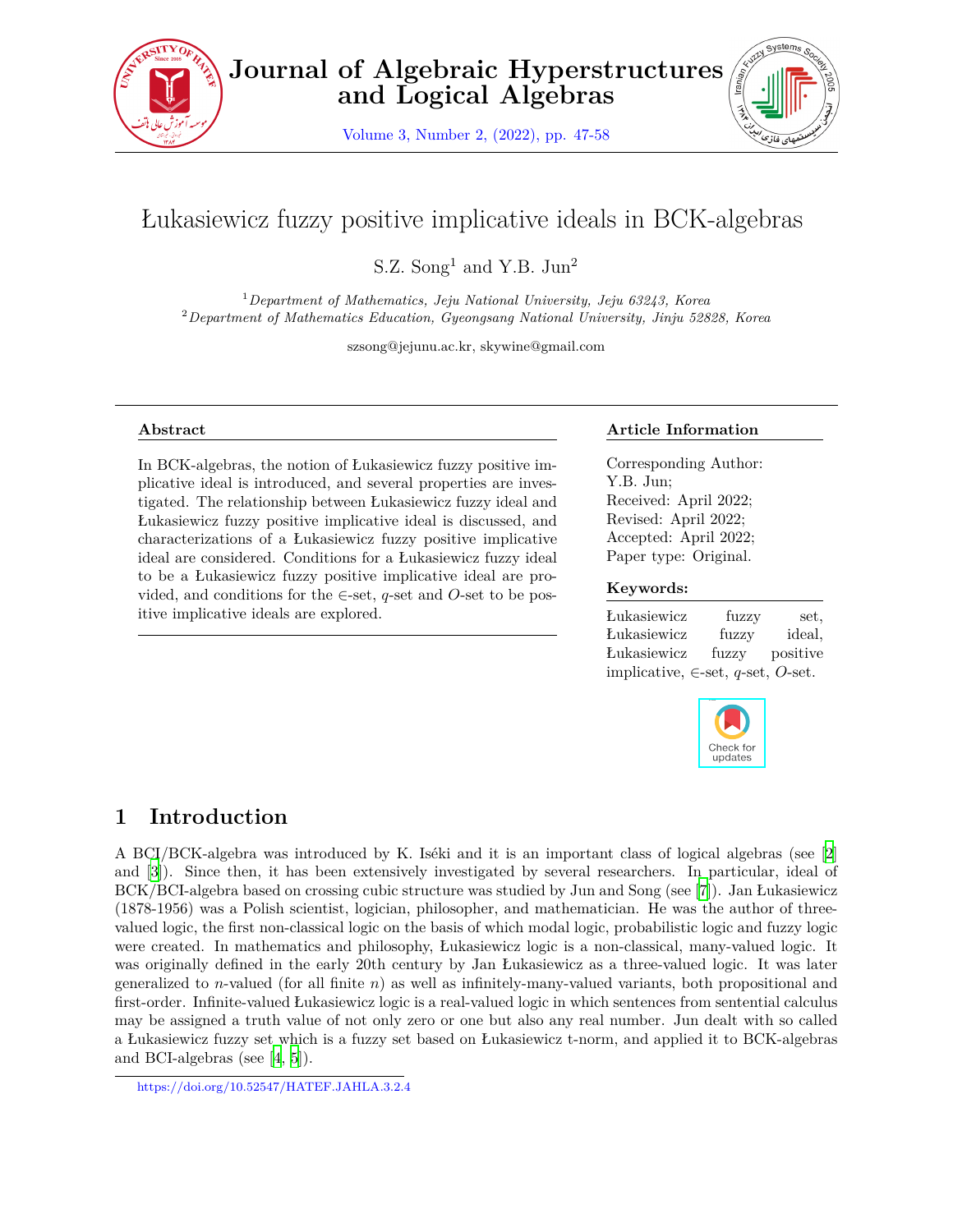In this paper, we address the concept of Łukasiewicz fuzzy positive implicative ideal in BCK-algebras and investigate several properties. We consider characterization of a Łukasiewicz fuzzy positive implicative ideal. We discuss the relationship between a Łukasiewicz fuzzy ideal and a Łukasiewicz fuzzy positive implicative ideal. We give a condition for a Łukasiewicz fuzzy ideal to be a Łukasiewicz fuzzy positive implicative ideal. We provide conditions for the *∈*-set, *q*-set and *O*-set to be positive implicative ideals.

### **2 Preliminaries**

#### **2.1 Basic concepts about BCI/BCK-algebras**

This section provides the definitions and default results required for this manuscript. For more information about BCK-algebras and BCI-algebras, see the books [\[1](#page-11-5), [8](#page-11-6)].

Let *T* be a set containing a special element "0" and a binary operation "\*". If it satisfies the conditions below:

 $(f_1)$   $(\forall r, u, d \in T)$   $((r * u) * (r * d)) * (d * u) = 0),$ 

$$
(I_2) \ (\forall r, u \in T) \ ((r * (r * u)) * u = 0),
$$

- $(I_3)$   $(\forall r \in T)$   $(r * r = 0)$ ,
- $(f_4)$   $(\forall r, u \in T)$   $(r * u = 0, u * r = 0 \Rightarrow r = u),$

then we say that *T* is a *BCI-algebra*. If a BCI-algebra *T* has the additional condition

(K) 
$$
(\forall r \in T) (0 * r = 0),
$$

then it is called a *BCK-algebra.*

The order relation "*≤*" in a BCI/BCK-algebra *T* is defined as follows:

$$
(\forall r, u \in T)(r \le u \Leftrightarrow r * u = 0). \tag{1}
$$

Every BCI/BCK-algebra  $T$  satisfies the conditions below (see [\[1](#page-11-5), [8](#page-11-6)]):

$$
(\forall r \in T) (r * 0 = r), \tag{2}
$$

$$
(\forall r, u, d \in T) (r \le u \Rightarrow r * d \le u * d, d * u \le d * r),
$$
\n
$$
(3)
$$

 $(\forall r, u, d \in T) ((r * u) * d = (r * d) * u).$  (4)

A subset *Z* of a BCI/BCK-algebra *T* is called

• a *subalgebra* of *T* (see [[1](#page-11-5), [8\]](#page-11-6)) if it satisfies:

<span id="page-1-3"></span><span id="page-1-2"></span><span id="page-1-1"></span><span id="page-1-0"></span>
$$
(\forall r, u \in Z)(r * u \in Z),\tag{5}
$$

*•* an *ideal* of *T* (see [\[1](#page-11-5), [8](#page-11-6)]) if it satisfies:

$$
0 \in Z,\tag{6}
$$

$$
(\forall r, u \in T)(r * u \in Z, u \in Z \Rightarrow r \in Z). \tag{7}
$$

A subset *Z* of a BCK-algebra *T* is called a *positive implicative ideal* of *T* (see [[8\]](#page-11-6)) if it satisfies [\(6](#page-1-0)) and

$$
(\forall r, u, d \in T)((r * u) * d \in Z, u * d \in Z \Rightarrow r * d \in Z).
$$
\n
$$
(8)
$$

**Lemma 2.1.** [[8\]](#page-11-6) *A nonempty subset Z of a BCK-algebra T is a positive implicative ideal of T if and only if Z is an ideal of T that satisfies:*

$$
(\forall r, u \in T)((r * u) * u \in Z \Rightarrow r * u \in Z).
$$
\n
$$
(9)
$$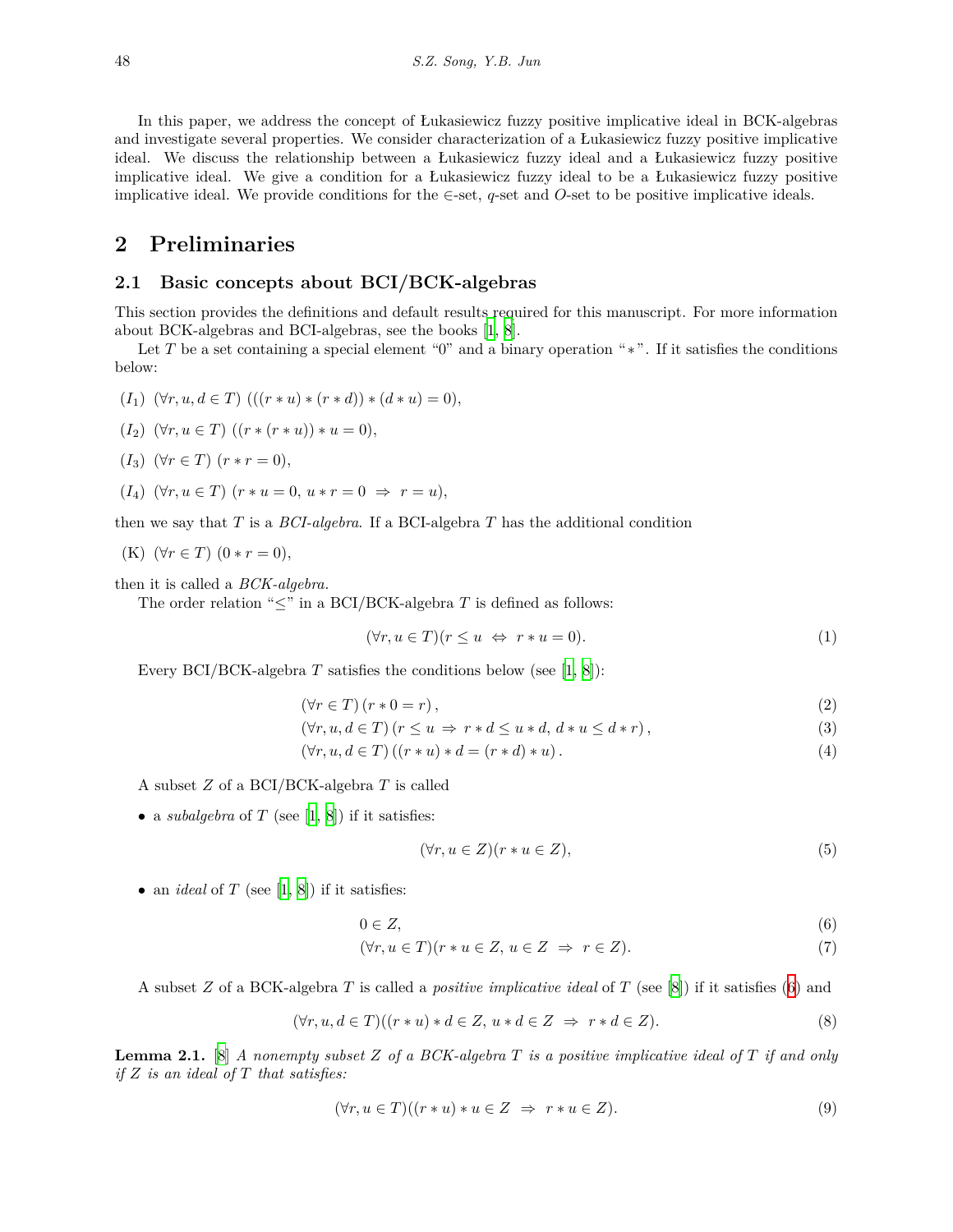### **2.2 Basic concepts about (Łukasiewicz) fuzzy sets**

A fuzzy set *g* in a set *T* of the form

$$
g(u) := \begin{cases} t \in (0,1] & \text{if } u = r, \\ 0 & \text{if } u \neq r, \end{cases}
$$

is said to be a *fuzzy point* with support *r* and value *t* and is written as  $[r/t]$ *.* For a fuzzy set  $g$  in a set  $T$ , we say that a fuzzy point  $[r/t]$  is

- (i) *contained* in *g*, written as  $[r/t] \in g$ , (see [[9\]](#page-11-7)) if  $g(r) \geq t$ .
- (ii) *quasi-coincident* with *g*, written as  $[r/t]$  *q g*, (see [[9\]](#page-11-7)) if  $g(r) + t > 1$ .
	- If  $[r/t] \alpha g$  is not established for  $\alpha \in \{\in, q\}$ , it is written as  $[r/t] \overline{\alpha} g$ . A fuzzy set *g* in a BCI/BCK-algebra *T* is called
	- *•* a *fuzzy subalgebra* of *T* (see [\[6](#page-11-8)]) if it satisfies:

$$
(\forall r, u \in T)(g(r * u) \ge \min\{g(r), g(u)\}).
$$
\n<sup>(10)</sup>

*•* a *fuzzy ideal* of *T* (see [[6,](#page-11-8) [10\]](#page-11-9)) if it satisfies:

<span id="page-2-0"></span>
$$
(\forall r \in T)(g(0) \ge g(r)),\tag{11}
$$

$$
(\forall r, u \in T)(g(r) \ge \min\{g(r * u), g(u)\}).
$$
\n<sup>(12)</sup>

A fuzzy set *g* in a BCK-algebra *T* is called a *fuzzy positive implicative ideal* of *T* (see [\[10](#page-11-9)]) if it satisfies: ([11\)](#page-2-0) and

$$
(\forall r, u, d \in T) (g(r * u) \ge \min\{g((r * u) * d), g(u * d)\}).
$$
\n(13)

**Definition 2.2.** [[4\]](#page-11-3) *Let g be a fuzzy set in a set T and let*  $\kappa \in (0,1)$ *. A function* 

$$
_g^{\kappa}:T\rightarrow[0,1],\ d\mapsto\max\{0,g(d)+\kappa-1\},
$$

*is called the Łukasiewicz fuzzy set of g in T.*

**Definition 2.3.** [[4\]](#page-11-3) *Let g be a fuzzy set in a BCI/BCK-algebra T* and  $\kappa$  an element of  $(0,1)$ *. Then its Łukasiewicz fuzzy set <sup>κ</sup> g in T is called a Łukasiewicz fuzzy subalgebra of T if it satisfies:*

$$
[d/t_r] \in \zeta_g^{\kappa}, [r/t_u] \in \zeta_g^{\kappa} \Rightarrow [(d*r)/\min\{t_r, t_u\}] \in \zeta_g^{\kappa}
$$
\n(14)

*for all*  $d, r \in T$  *and*  $t_r, t_u \in (0, 1]$ *.* 

Let *g* be a fuzzy set in *T*. For the Łukasiewicz fuzzy set  $\frac{\kappa}{g}$  of *g* in *T* and  $t \in (0,1]$ , consider the sets

$$
\begin{aligned} \binom{\kappa}{g}, t)_{\in} &:= \{ d \in T \mid [d/t] \in \frac{\kappa}{g} \}, \\ \binom{\kappa}{g}, t)_q &:= \{ d \in T \mid [d/t] \, q \, \frac{\kappa}{g} \}, \end{aligned}
$$

which are called the  $\in$ -set and *q*-set, respectively, of  $\frac{\kappa}{g}$  (with value t). Also, consider a set:

$$
O_{g}^{\kappa} := \{ d \in T \mid g'_{g}(d) > 0 \},\tag{15}
$$

which is called an  $O$ *-set* of  $\frac{\kappa}{g}$ . It is observed that

$$
O(\tfrac{\kappa}{g}) = \{ d \in T \mid g(d) + \kappa - 1 > 0 \}.
$$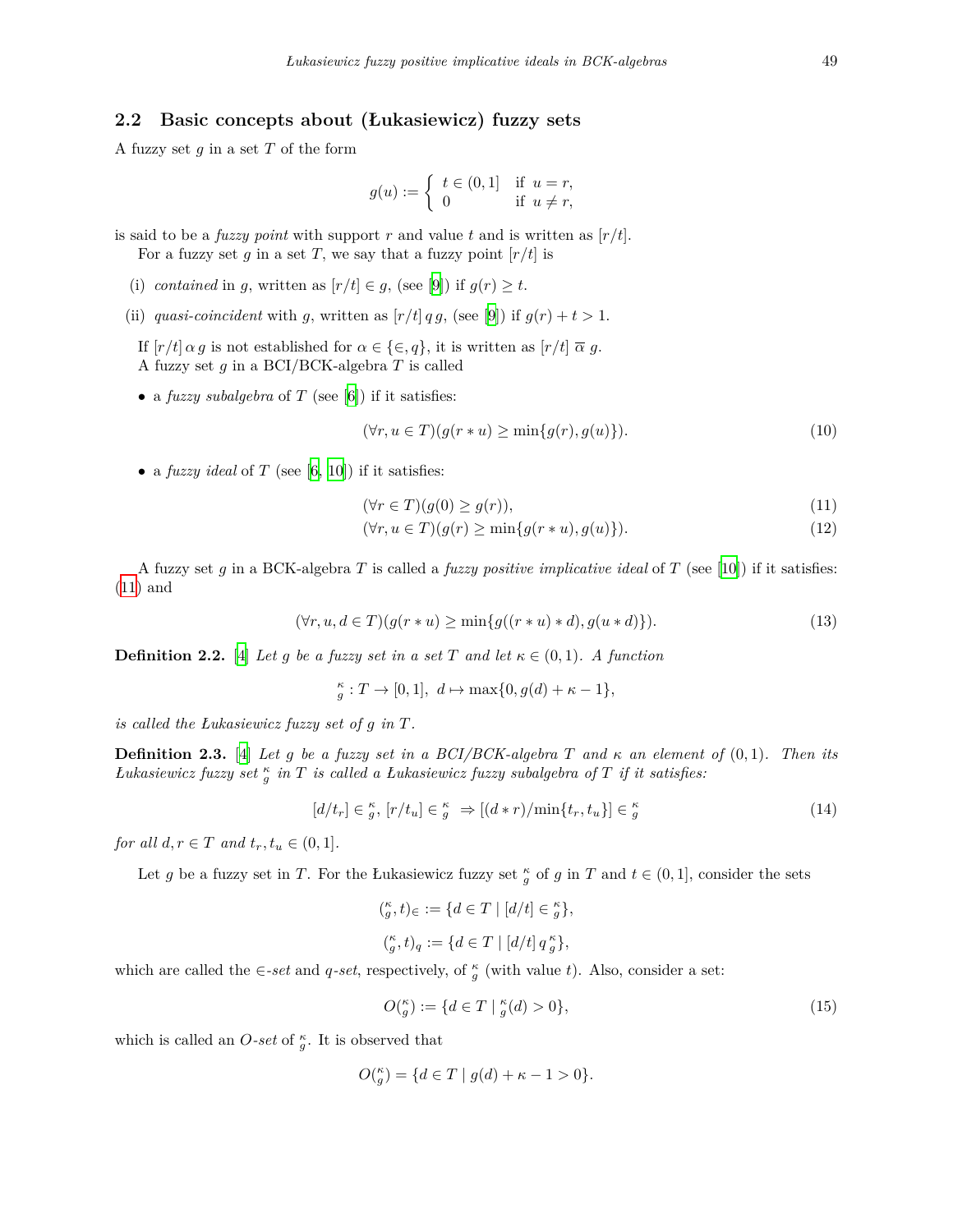**Definition 2.4.** [\[5](#page-11-4)] *Let g be a fuzzy set in a BCI/BCK-algebra T. Then its Łukasiewicz fuzzy set*  $\frac{\kappa}{g}$  *in T is called a Łukasiewicz fuzzy ideal of T if it satisfies:*

<span id="page-3-0"></span> $\kappa_g$ (0) is an upper bound of  $\{ \kappa_g(d) \mid d \in T \}$ , (16)

<span id="page-3-4"></span> $[(d*r)/t_r] \in \frac{\kappa}{g}, [r/t_u] \in \frac{\kappa}{g} \Rightarrow [d/\min\{t_r, t_u\}] \in \frac{\kappa}{g}$ *,* (17)

*for all*  $d, r \in T$  *and*  $t_r, t_u \in (0, 1]$ *.* 

**Lemma 2.5.** [[5\]](#page-11-4) Let g be a fuzzy set in T. Then its Lukasiewicz fuzzy set  $_g^{\kappa}$  is a Lukasiewicz fuzzy ideal of *T if and only if it satisfies:*

<span id="page-3-1"></span>
$$
(\forall d \in T)(\forall t_r \in (0,1]) \left( [d/t_r] \in \zeta_g^{\kappa} \implies [0/t_r] \in \zeta_g^{\kappa} \right),\tag{18}
$$

<span id="page-3-5"></span>
$$
(\forall d, r \in T) \binom{\kappa}{g}(d) \ge \min\{\frac{\kappa}{g}(d*r), \frac{\kappa}{g}(r)\}.
$$
\n<sup>(19)</sup>

## **3 Łukasiewicz fuzzy positive implicative ideals**

In what follows, let *T* be a BCK-algebra, and  $\kappa$  be an element of  $(0,1)$  unless otherwise specified.

**Definition 3.1.** *Let g be a fuzzy set in T. Then its Łukasiewicz fuzzy set <sup>κ</sup> g in T is called a Łukasiewicz positive implicative fuzzy ideal (briefly, ŁPIf-ideal) of T if it satisfies* [\(16](#page-3-0)) *(or, equivalently* ([18\)](#page-3-1)*) and*

$$
[((d*r)*u)/t_r] \in \frac{\kappa}{g}, [(r*u)/t_u] \in \frac{\kappa}{g} \Rightarrow [(d*u)/\min\{t_r, t_u\}] \in \frac{\kappa}{g},\tag{20}
$$

*for all*  $d, r, u \in T$  *and*  $t_r, t_u \in (0, 1]$ *.* 

**Example 3.2.** Let  $T = \{0, r_1, r_2, r_3, r_4\}$  $T = \{0, r_1, r_2, r_3, r_4\}$  $T = \{0, r_1, r_2, r_3, r_4\}$  be a set and the binary operation " $*$ " in  $T$  is given in Table 1.

| $\ast$   |       | r <sub>1</sub> | $r_2$ | $r_3$        | $r_4$ |
|----------|-------|----------------|-------|--------------|-------|
| $\theta$ | O     |                |       |              |       |
| $r_1$    | $r_1$ | 0              | $r_1$ | $\mathbf{0}$ |       |
| $r_2$    | $r_2$ | $r_2$          | 0     | $r_2$        |       |
| $r_3$    | $r_3$ | $r_3$          | $r_3$ | $\theta$     |       |
| $r_4$    | $r_4$ | $r_4$          | $r_3$ | $r_2$        |       |

<span id="page-3-3"></span><span id="page-3-2"></span>Table 1: Cayley table for the binary operation "*∗*"

*Then T is a BCK-algebra (see [\[8](#page-11-6)]). Define a fuzzy set g in T as follows:*

$$
g:T\to[0,1],\ d\mapsto \left\{\begin{array}{ll} 0.77 & \text{if}\ d=0,\\ 0.62 & \text{if}\ d=r_1,\\ 0.42 & \text{if}\ d=r_2,\\ 0.59 & \text{if}\ d=r_3,\\ 0.42 & \text{if}\ d=r_4. \end{array}\right.
$$

*If we take*  $\kappa := 0.56$ *, then the Lukasiewicz fuzzy set*  $\frac{\kappa}{g}$  *of g in T is given as follows:* 

$$
_{g}^{\kappa}:T\rightarrow[0,1],\ d\mapsto\left\{ \begin{array}{ll} 0.33 & \text{if}\ d=0, \\ 0.18 & \text{if}\ d=r_{1}, \\ 0.15 & \text{if}\ d=r_{3}, \\ 0.00 & \text{if}\ d\in\{r_{2},r_{4}\} \end{array} \right.
$$

*and it is simple to check that*  $\frac{\kappa}{g}$  *is a LPIf-ideal of T*.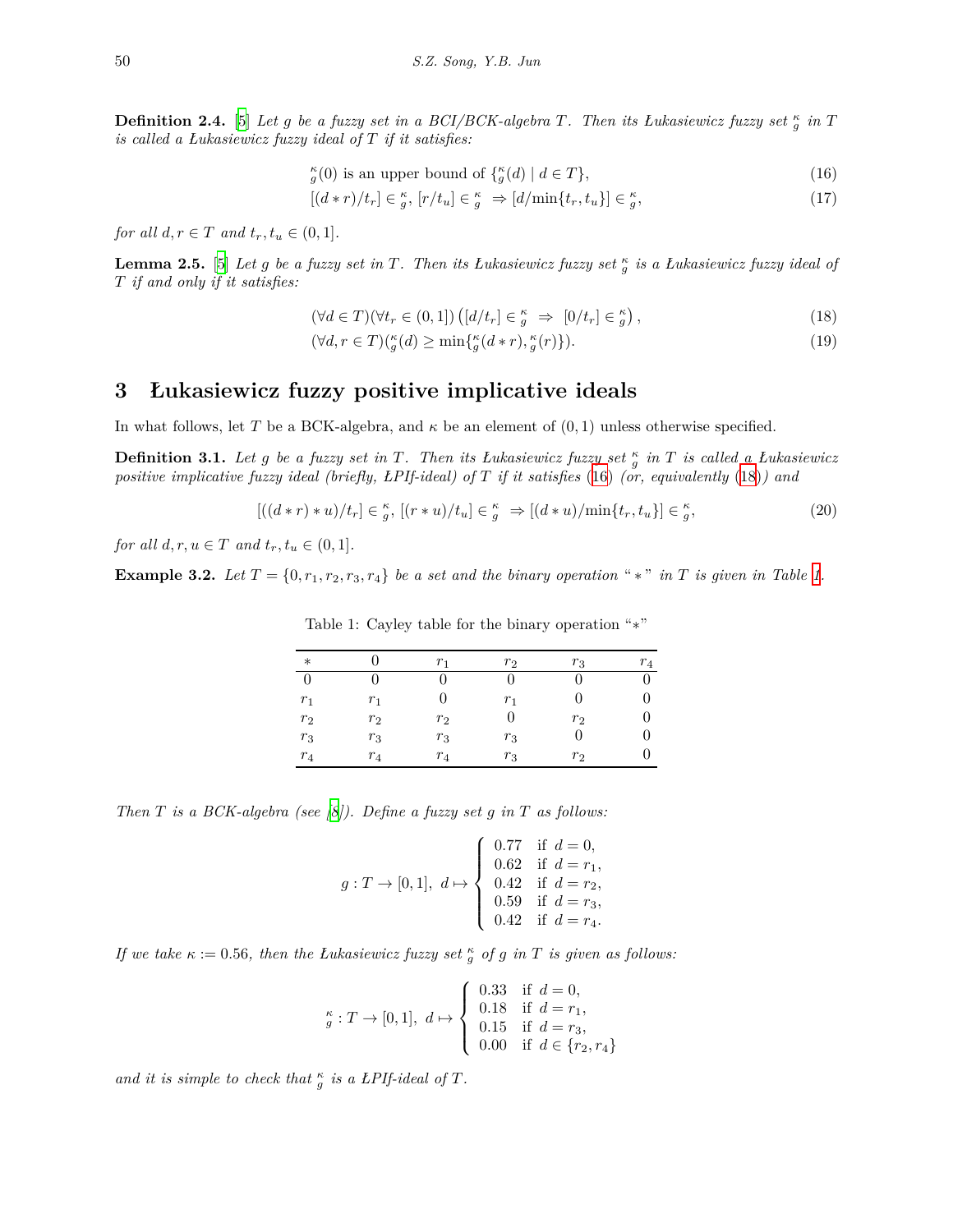<span id="page-4-8"></span>**Lemma 3.3.** [[5\]](#page-11-4) *Every Łukasiewicz fuzzy ideal <sup>κ</sup> <sup>g</sup> of T satisfies:*

$$
(\forall d, r \in T)(\forall t_r \in (0,1])(d \le r, [r/t_r] \in \frac{\kappa}{g} \Rightarrow [d/t_r] \in \frac{\kappa}{g}),
$$
\n
$$
(21)
$$

$$
(\forall d, r, u \in T)(\forall t_u, t_d \in (0, 1]) \begin{pmatrix} d \cdot r \le u, [r/t_u] \in \frac{\kappa}{g}, [u/t_d] \in \frac{\kappa}{g} \\ \Rightarrow [d/\min\{t_u, t_d\}] \in \frac{\kappa}{g} \end{pmatrix}.
$$
 (22)

<span id="page-4-10"></span>**Lemma 3.4.** [[5\]](#page-11-4) *If*  $\frac{\kappa}{g}$  *is a Łukasiewicz fuzzy ideal of T, then the conditions* [\(21](#page-4-0)) *and* [\(22](#page-4-1)) *are equivalent to* 

<span id="page-4-3"></span><span id="page-4-1"></span><span id="page-4-0"></span>
$$
(\forall d, r \in T)(d \le r \Rightarrow \frac{\kappa}{g}(d) \ge \frac{\kappa}{g}(r)),\tag{23}
$$

$$
(\forall d, r, u \in T)(d \ast r \le u \Rightarrow \frac{\kappa}{g}(d) \ge \min\{\frac{\kappa}{g}(r), \frac{\kappa}{g}(u)\}).
$$
\n(24)

*respectively.*

<span id="page-4-7"></span>**Proposition 3.5.** *If a Łukasiewicz fuzzy set <sup>κ</sup> <sup>g</sup> of a fuzzy set g in T is a Łukasiewicz fuzzy ideal of T, then the following are equivalent to each other.*

$$
[((d*r)*r)/t_r] \in \frac{\kappa}{g} \implies [(d*r)/t_r] \in \frac{\kappa}{g},\tag{25}
$$

$$
[((d*r)*u)/t_r] \in \frac{\kappa}{g} \Rightarrow [((d*u)*(r*z))/t_r] \in \frac{\kappa}{g},\tag{26}
$$

*for all*  $d, r, u \in T$  *and*  $t_r \in (0, 1]$ *.* 

*Proof.* Assume that [\(25](#page-4-2)) is valid. If  $\frac{\kappa}{g}(r * u) < \frac{\kappa}{g}((r * u) * u) := t_r$  for some  $r, u \in T$ , then  $[((r * u) * u)/t_r] \in \frac{\kappa}{g}$ and  $[(r * u)/t_r] \n\equiv \frac{\kappa}{g}$ . This is a contradiction, and thus

<span id="page-4-9"></span><span id="page-4-5"></span><span id="page-4-2"></span>
$$
\begin{array}{c}\n\kappa \\
g(d*r)\n\geq \frac{\kappa}{g}((d*r)*r),\n\end{array} \tag{27}
$$

for all  $d, r \in T$ . Let  $d, r, u \in T$  and  $t_r \in (0, 1]$  be such that  $[(d * r) * u)/t_r] \in \frac{\kappa}{g}$ . Since

$$
((d*(r*u))*u)*(u=((d*u)*(r*u))*u\leq (d*r)*u,
$$

by  $(I_1)$ ,  $(3)$  $(3)$  and  $(4)$  $(4)$ , it follows from  $(4)$ ,  $(23)$  $(23)$  and  $(27)$  $(27)$  that

$$
\begin{aligned} \zeta''_g((d * u) * (r * u)) &= \zeta''_g((d * (r * u)) * u) \\ &\geq \zeta''_g((d * (r * u)) * u) * u) \\ &\geq \zeta''_g((d * r) * u) \geq t_r. \end{aligned}
$$

Hence  $[((d * u) * (r * u))/(t_r] \in \frac{\kappa}{g}).$ 

Conversely,  $(25)$  $(25)$  is obtained by taking  $u = r$  in  $(26)$  $(26)$  and using  $(I_3)$  and  $(2)$  $(2)$ .

<span id="page-4-6"></span>**Theorem 3.6.** *Every ŁPIf-ideal is a Łukasiewicz fuzzy ideal.*

*Proof.* Let  $\frac{\kappa}{g}$  be a ŁPIf-ideal of *T*. If we take  $u = 0$  in ([20\)](#page-3-3) and use [\(2](#page-1-3)), then we have

$$
[(d*r)/t_r] \in \frac{\kappa}{g}, [r/t_u] \in \frac{\kappa}{g} \Rightarrow [d/\min\{t_r, t_u\}] \in \frac{\kappa}{g},
$$

for all  $d, r \in T$  and  $t_r, t_u \in (0, 1]$ . Therefore  $\frac{\kappa}{g}$  is a Łukasiewicz fuzzy ideal of *T*.

The converse of Theorem [3.6](#page-4-6) may not be true as shown in the following example.

**Example 3.7.** Let  $T = \{0, r_1, r_2, r_3\}$  $T = \{0, r_1, r_2, r_3\}$  $T = \{0, r_1, r_2, r_3\}$  be a set with the binary operation "\*" which is given in Table 2. *Then T is a BCK-algebra (see [\[8](#page-11-6)]). Define a fuzzy set g in T as follows:*

$$
g:T\to[0,1],\ d\mapsto \left\{\begin{array}{ll} 0.79 & \text{if}\ d=0,\\ 0.63 & \text{if}\ d=r_1,\\ 0.63 & \text{if}\ d=r_2,\\ 0.48 & \text{if}\ d=r_3. \end{array}\right.
$$

<span id="page-4-4"></span> $\Box$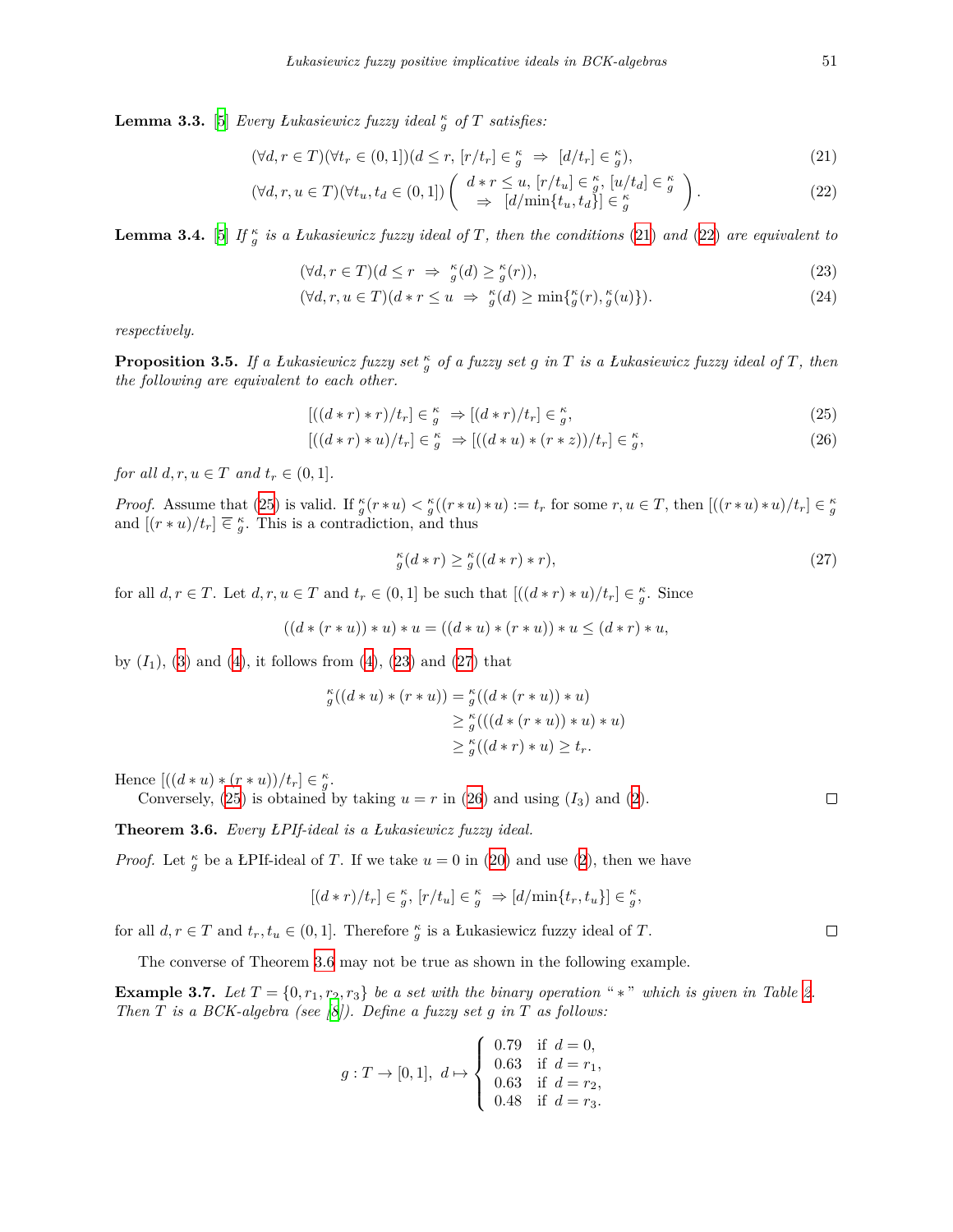| $\ast$ |       | $r_{1}$        | r <sub>2</sub> | $r_3$ |
|--------|-------|----------------|----------------|-------|
| ∩      |       |                |                |       |
| $r_1$  | $r_1$ |                |                | $r_1$ |
| $r_2$  | $r_2$ | r <sub>1</sub> |                | $r_2$ |
| $r_3$  | $r_3$ | $r_3$          | $r_3$          |       |

<span id="page-5-0"></span>Table 2: Cayley table for the binary operation "*∗*"

*If we take*  $\kappa := 0.57$ , then the *Łukasiewicz fuzzy set*  $\frac{\kappa}{g}$  *of g in T is given as follows:* 

$$
_{g}^{\kappa}:T\rightarrow[0,1],\ d\mapsto\left\{ \begin{array}{ll} 0.36 & \text{if}\ \ d=0, \\ 0.20 & \text{if}\ \ d=r_{1}, \\ 0.20 & \text{if}\ \ d=r_{2}, \\ 0.05 & \text{if}\ \ d=r_{3} \end{array} \right.
$$

*and it is simple to check that <sup>κ</sup> g is a Łukasiewicz fuzzy ideal of T. But it is not a ŁPIf-ideal of T because* of  $[(r_2*r_1)*r_1)/0.32] = [0/0.32] \in \frac{\kappa}{g}$  and  $[(r_1*r_1)/0.24] = [0/0.24] \in \frac{\kappa}{g}$ , but  $[(r_2*r_1)/\min\{0.32, 0.24\}] =$  $[r_1/0.24] \n\overline{\in} \frac{\kappa}{g}.$ 

<span id="page-5-4"></span>**Proposition 3.8.** *Every LPIf-ideal*  $\frac{\kappa}{g}$  *of T satisfies* [\(25](#page-4-2)) *and* ([26\)](#page-4-5)*.* 

*Proof.* Let  $\frac{\kappa}{g}$  be a LPIf-ideal of T. Let  $d, r \in T$  and  $t_r \in (0,1]$  be such that  $[(d*r)*r)/t_r] \in \frac{\kappa}{g}$ . Since  $[(r*r)/t_r] = [0/t_r] \in \frac{\kappa}{g}$ , it follows from ([20\)](#page-3-3) that  $[(d*r)/t_r] \in \frac{\kappa}{g}$ . Hence [\(25](#page-4-2)) is valid. Also  $\frac{\kappa}{g}$  satisfies [\(26](#page-4-5)) by the combination of Proposition [3.5](#page-4-7) and Theorem [3.6.](#page-4-6)  $\Box$ 

We provide conditions for a Łukasiewicz fuzzy ideal to be a ŁPIf-ideal.

<span id="page-5-3"></span>**Theorem 3.9.** Let  $\frac{\kappa}{g}$  be a Łukasiewicz fuzzy ideal of T. Then it is a ŁPIf-ideal of T if and only if it satisfies:

$$
(\forall d, r, u \in T) \left(\begin{matrix} \kappa \\ g \end{matrix}\left(d * u\right) \ge \min\left\{\begin{matrix} \kappa \\ g \end{matrix}\left((d * r) * u\right), \begin{matrix} \kappa \\ g \end{matrix}\left(r * u\right)\right\}\right). \tag{28}
$$

*Proof.* Assume that  $\frac{\kappa}{g}$  be a LPIf-ideal of *T*. Note that

$$
[((d*r)*u)/{}_{g}^{\kappa}((d*r)*u)] \in {}_{g}^{\kappa}
$$
 and 
$$
[(r*u)/{}_{g}^{\kappa}(r*u)] \in {}_{g}^{\kappa}
$$
,

for all  $d, r, u \in T$ . It follows from [\(20](#page-3-3)) that

$$
[(d*u)/\min\{{}^{\kappa}_{g}((d*r)*u),{}^{\kappa}_{g}(r*z)\}] \in {}^{\kappa}_{g},
$$

and hence, for all  $d, r, u \in T$ :

$$
_{g}^{\kappa}(d*u)\geq\min\{_{g}^{\kappa}((d*r)*u),_{g}^{\kappa}(r*u)\}.
$$

Conversely, let  $\frac{\kappa}{g}$  be a Łukasiewicz fuzzy ideal of *T* that satisfies ([28\)](#page-5-1). Let  $d, r, u \in T$  and  $t_r, t_u \in (0, 1]$ be such that  $[(d\overset{\circ}{*}r)\ast u)/t_r] \in \frac{\kappa}{g}$  and  $[(r\ast u)/t_u] \in \frac{\kappa}{g}$ . Then  $\frac{\kappa}{g}((d\ast r)\ast u) \geq t_r$  and  $\frac{\kappa}{g}(r\ast u) \geq t_u$ , which imply from [\(28](#page-5-1)) that

$$
_{g}^{\kappa}(d*u)\geq\min\{_{g}^{\kappa}((d*r)*u),_{g}^{\kappa}(r*u)\}\geq\min\{t_{r},t_{u}\}.
$$

Thus  $[(d * u) / \min\{t_r, t_u\}] \in \frac{\kappa}{g}$ . Therefore  $\frac{\kappa}{g}$  is a LPIf-ideal of *T*.

<span id="page-5-2"></span>**Theorem 3.10.** If a Łukasiewicz fuzzy ideal  $\frac{\kappa}{g}$  of T satisfies ([25\)](#page-4-2), then it is a *ŁPIf-ideal of* T.

*Proof.* Let  $\frac{\kappa}{g}$  be a Łukasiewicz fuzzy ideal of *T* that satisfies [\(25](#page-4-2)). Let  $d, r, u \in T$  and  $t_r, t_u \in (0, 1]$  be such that  $[(d * \tilde{r}) * u)/t_r] \in \frac{\kappa}{g}$  and  $[(r * u)/t_u] \in \frac{\kappa}{g}$ . Since

$$
((d * u) * u) * (r * u) \le (d * u) * r = (d * r) * u,
$$

for all  $d, r, u \in T$ , it follows from Lemma [3.3](#page-4-8) that  $[((d * u) * u) * (r * u))/t_r] \in \frac{\kappa}{g}$ . Hence  $[((d * u) *$  $(u)/\min\{t_r, t_u\} \in \frac{\kappa}{g}$  by [\(17](#page-3-4)), and so  $[(d * u)/\min\{t_r, t_u\}] \in \frac{\kappa}{g}$  by [\(25](#page-4-2)). Therefore  $\frac{\kappa}{g}$  is a LPIf-ideal of T.  $\Box$ 

<span id="page-5-1"></span>
$$
\Box
$$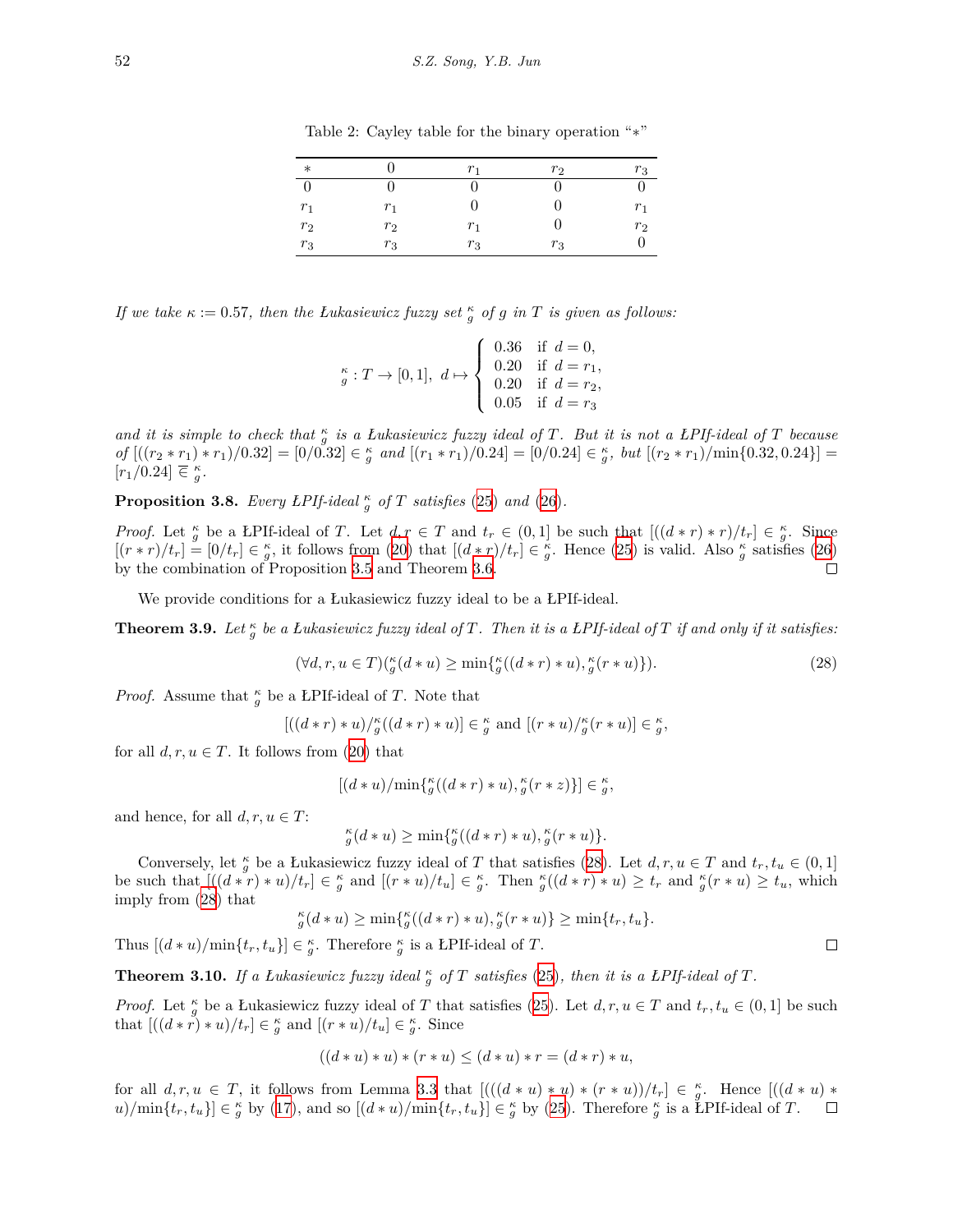We discuss the relationship between a fuzzy positive implicative ideal and an ŁPIf-ideal.

<span id="page-6-0"></span>**Lemma 3.11.** [\[5](#page-11-4)] *If g is a fuzzy ideal of T*, then its *Łukasiewicz fuzzy set*  $\frac{\kappa}{g}$  *in T is a Łukasiewicz fuzzy ideal of T.*

<span id="page-6-1"></span>**Theorem 3.12.** If g is a fuzzy positive implicative ideal of T, then its Lukasiewicz fuzzy set  $\frac{\kappa}{g}$  in T is a *ŁPIf-ideal of T.*

*Proof.* If *g* is a fuzzy positive implicative ideal of *T*, then it is a fuzzy ideal of *T*, and so its Łukasiewicz fuzzy set  $\frac{\kappa}{g}$  in *T* is a Łukasiewicz fuzzy ideal of *T* by Lemma [3.11](#page-6-0). Let  $d, r \in T$  and  $t_r \in (0,1]$  be such that  $[(d*r)*r)/t_r] \in \frac{\kappa}{g}$ . Then

$$
\begin{aligned} \n\kappa_g(d*r) &= \max\{0, g(d*r) + \kappa - 1\} \\ \n&\ge \max\{0, g((d*r)*r) + \kappa - 1\} \\ \n&= \frac{\kappa_g}{g}((d*r)*r) \ge t_r, \n\end{aligned}
$$

and so  $[(d * r)/t_r] \in \frac{\kappa}{g}$ . Therefore  $\frac{\kappa}{g}$  is a LPIf-ideal of *T* by Theorem [3.10.](#page-5-2)

The converse of Theorem [3.12](#page-6-1) may not be true as seen in the following example.

**Example [3](#page-6-2).13.** Let  $T = \{0, r_1, r_2, r_3, r_4\}$  be a set with the binary operation "\*" which is given in Table 3.

| $\ast$ |       | r <sub>1</sub> | $r_2$ | $r_3$          | $r_4$ |
|--------|-------|----------------|-------|----------------|-------|
| 0      |       |                |       |                |       |
| $r_1$  | $r_1$ |                | $r_1$ | $r_1$          |       |
| $r_2$  | $r_2$ | $r_2$          |       | r <sub>2</sub> |       |
| $r_3$  | $r_3$ | $r_3$          | $r_3$ |                |       |
| $r_4$  | $r_4$ | $r_4$          | $r_4$ | $r_4$          |       |

<span id="page-6-2"></span>Table 3: Cayley table for the binary operation "*∗*"

*Then T is a BCK-algebra (see [\[8](#page-11-6)]). Define a fuzzy set g in T as follows:*

$$
g:T\to[0,1],\ d\mapsto \left\{\begin{array}{ll} 0.92 & \text{if}\ d=0,\\ 0.47 & \text{if}\ d=r_1,\\ 0.83 & \text{if}\ d=r_2,\\ 0.79 & \text{if}\ d=r_3,\\ 0.51 & \text{if}\ d=r_4. \end{array}\right.
$$

*If we take*  $\kappa := 0.48$ *, then the Lukasiewicz fuzzy set*  $\frac{\kappa}{g}$  *of g in T is given as follows:* 

$$
_{g}^{\kappa}:T\rightarrow[0,1],\ d\mapsto\left\{ \begin{array}{ll} 0.40\quad \text{if}\ \ d=0, \\ 0.00\quad \text{if}\ \ d=r_{1}, \\ 0.31\quad \text{if}\ \ d=r_{2}, \\ 0.27\quad \text{if}\ \ d=r_{3}, \\ 0.00\quad \text{if}\ \ d=r_{4}, \end{array} \right.
$$

and it is simple to check that  $\frac{\kappa}{g}$  is a LPIf-ideal of T. But g is not a fuzzy positive implicative ideal of T since

$$
g(r_1*r_2)=0.47<0.51=\min\{g((r_1*r_4)*r_2),g(r_4*r_2)\}.
$$

**Theorem 3.14.** If a Łukasiewicz fuzzy ideal  $\frac{\kappa}{g}$  of T satisfies ([26\)](#page-4-5), then it is a *ŁPIf-ideal of* T.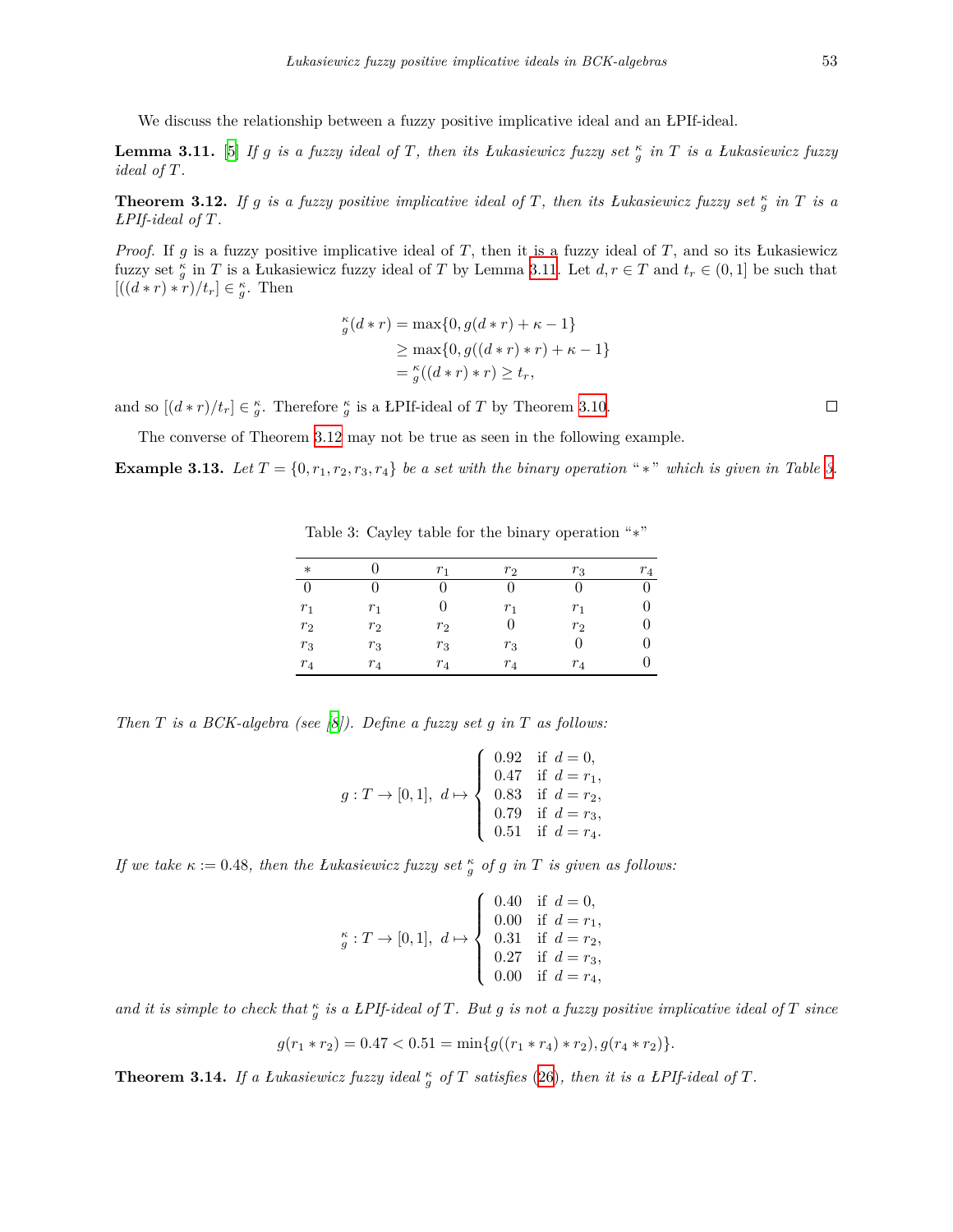*Proof.* Let  $\frac{\kappa}{g}$  be a Łukasiewicz fuzzy ideal of *T* that satisfies [\(26](#page-4-5)). Since

$$
[((d*r)*u)/_g^{\kappa}((d*r)*u)] \in \frac{\kappa}{g},
$$

for all  $d, r, u \in T$ , we have  $[(d * u) * (r * u))/\frac{\kappa}{g}((d * r) * u)] \in \frac{\kappa}{g}$  by ([26\)](#page-4-5). It follows from ([19\)](#page-3-5) that

$$
\substack{\kappa \\ g(d*u)} \ge \min\{g((d*u)*(r*u)), g'(r*u)\} \\ \ge \min\{g((d*r)*u), g'(r*u)\},
$$

for all  $d, r, u \in T$ . Hence  $\frac{\kappa}{g}$  is a LPIf-ideal of *T* by Theorem [3.9](#page-5-3).

**Theorem 3.15.** Let  $\frac{\kappa}{g}$  be a Łukasiewicz fuzzy ideal of T. Then it is a ŁPIf-ideal of T if and only if it *satisfies:*

$$
[(( (d*r)*r)*u)/t_r] \in \frac{\kappa}{g}, [u/t_u] \in \frac{\kappa}{g} \implies [(d*r)/\min\{t_r, t_u\}] \in \frac{\kappa}{g},\tag{29}
$$

*for all*  $d, r, u \in T$  *and*  $t_r, t_u \in (0, 1]$ *.* 

*Proof.* Assume that  $\frac{\kappa}{g}$  is a LPIf-ideal of *T* and let *d, r, u*  $\in$  *T* and  $t_r$ ,  $t_u \in (0,1]$  be such that

$$
[(( (d * r) * r) * u)/t_r] \in \frac{\kappa}{g} , [u/t_u] \in \frac{\kappa}{g}.
$$

Then

$$
\begin{aligned} \n\kappa_g(d*r) &\ge \min\{ \n\kappa_g((d*r)*u), \n\kappa_g(u) \} \\ \n&= \min\{ \n\kappa_g(((d*u)*r)*(r*r)), \n\kappa_g(u) \} \\ \n&\ge \min\{ \n\kappa_g(((d*u)*r)*r), \n\kappa_g(u) \} \\ \n&= \min\{ \n\kappa_g(((d*r)*r)*u), \n\kappa_g(u) \} \\ \n&\ge \min\{ \n\kappa_r, \n\kappa_u \}, \n\end{aligned}
$$

and so  $[(d * r)/\min\{t_r, t_u\}] \in \frac{\kappa}{g}$ .

Conversely, let  $\frac{\kappa}{g}$  be a Łukasiewicz fuzzy ideal of *T* that satisfies ([29\)](#page-7-0). If we take  $u = 0$  in (29), then

$$
[(( (d * r) * r) * 0)/t_r] \in \frac{\kappa}{g}, [0/t_u] \in \frac{\kappa}{g} \Rightarrow [(d * r)/\text{min}\{t_r, t_u\}] \in \frac{\kappa}{g}.
$$

It follows from ([2\)](#page-1-3) and [\(18](#page-3-1)) that

$$
[((d*r)*r)/t_r] \in \frac{\kappa}{g} \Rightarrow [(d*r)/t_r] \in \frac{\kappa}{g}.
$$

Therefore  $\frac{\kappa}{g}$  is a LPIf-ideal of *T* by Theorem [3.10.](#page-5-2)

<span id="page-7-2"></span>**Lemma 3.16.** *If a Łukasiewicz fuzzy set*  $\frac{\kappa}{g}$  *satisfies the condition* [\(24](#page-4-9))*, then it is a Łukasiewicz fuzzy ideal of T.*

*Proof.* Since  $0 * d \le d$  for all  $d \in T$ , we have  ${}_{g}^{\kappa}(0) \ge \min\{{}_{g}^{\kappa}(d),{}_{g}^{\kappa}(d)\} = {}_{g}^{\kappa}(d)$  for all  $d \in T$  by ([24\)](#page-4-9). Hence  ${}_{g}^{\kappa}(0)$  is an upper bound of  $\{{}_{g}^{\kappa}(d) \mid d \in T\}$ . Let  $d, r \in T$  and  $t_r, t_u \in (0,$  $[r/t_u] \in \frac{\kappa}{g}$ . Then  $\frac{\kappa}{g}(d*r) \geq \tilde{t}_r$  and  $\frac{\kappa}{g}(r) \geq t_u$ . Since  $d*(d*r) \leq r$  for all  $d, r \in T$ , it follows from ([24\)](#page-4-9) that

$$
_{g}^{\kappa}(d) \geq \min\{_{g}^{\kappa}(d\ast r),_{g}^{\kappa}(r)\} \geq \min\{t_r, t_u\}.
$$

Hence  $[d/\min\{t_r, t_u\}] \in \frac{\kappa}{g}$ , and therefore  $\frac{\kappa}{g}$  is a Łukasiewicz fuzzy ideal of *T*.

<span id="page-7-3"></span>**Theorem 3.17.** *Let <sup>κ</sup> g be a Łukasiewicz fuzzy set of a fuzzy set g in T. Then it is a ŁPIf-ideal of T if and only if it satisfies:*

$$
[r/t_r] \in \frac{\kappa}{g}, \ [u/t_u] \in \frac{\kappa}{g} \implies [(d*r)/\min\{t_r, t_u\}] \in \frac{\kappa}{g},\tag{30}
$$

*for all*  $t_r, t_u \in (0,1]$  *and*  $d, r, r, u \in T$  *with*  $((d * r) * r) * r \leq u$ .

<span id="page-7-0"></span> $\Box$ 

<span id="page-7-1"></span> $\Box$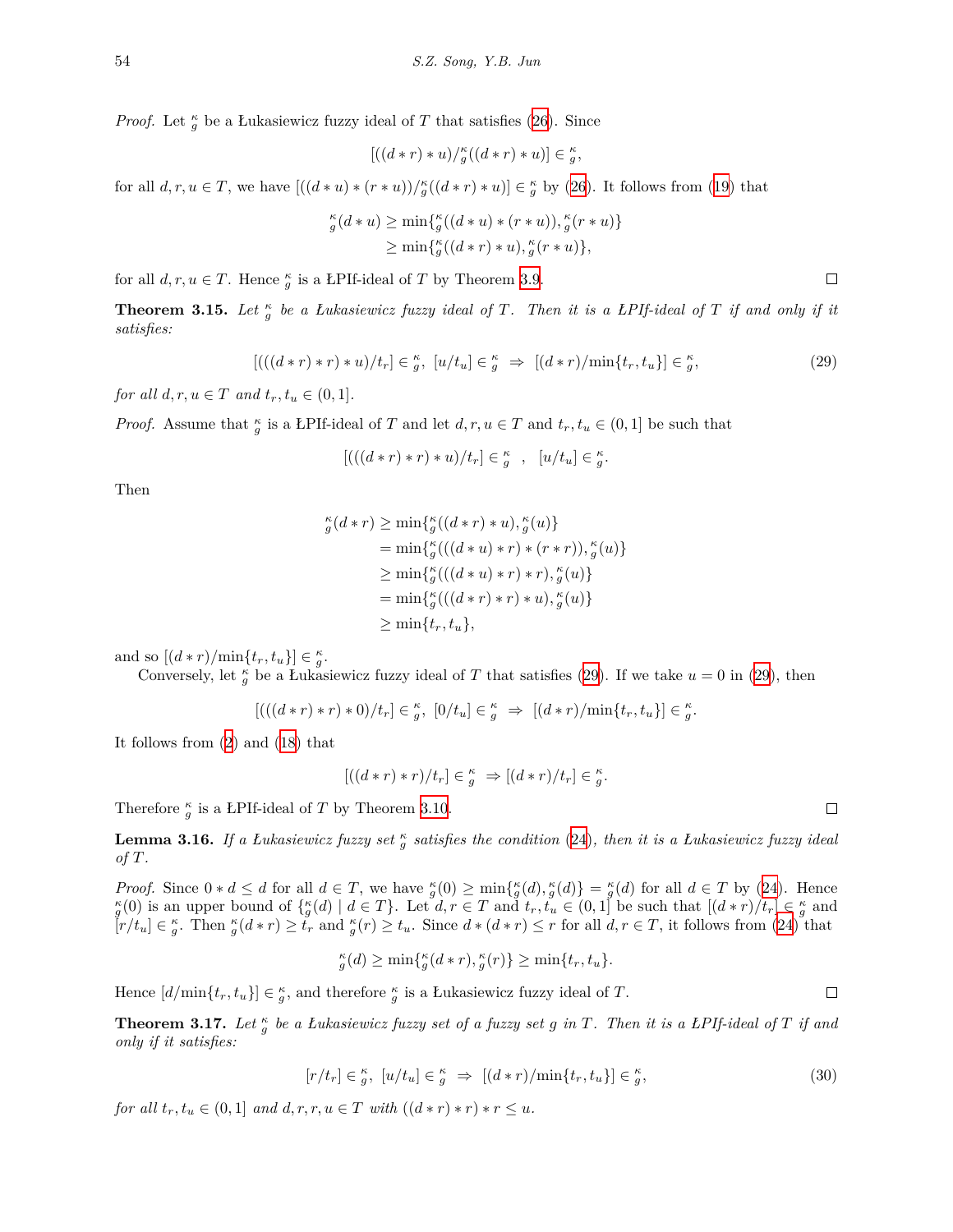*Proof.* Assume that  $\frac{\kappa}{g}$  is a LPIf-ideal of T. Let  $t_r, t_u \in (0,1]$  and  $d, r, r, u \in T$  be such that  $((d*r)*r)*r \leq u$ ,  $[r/t_r] \in \frac{\kappa}{g}$  and  $[u/t_u] \in \frac{\kappa}{g}$ . Then  $\frac{\kappa}{g}$  is a Łukasiewicz fuzzy ideal of *T* (see Theorem [3.6](#page-4-6)), and so

$$
_{g}^{\kappa}(d\ast r)\geq {_{g}^{\kappa}}((d\ast r)\ast r)\geq \min\{ {_{g}^{\kappa}}(r),{_{g}^{\kappa}}(u)\}\geq \min\{t_{r},t_{u}\},
$$

by Lemma [3.4](#page-4-10) and [\(25](#page-4-2)). Hence  $[(d * r)/\min\{t_r, t_u\}] \in \frac{\kappa}{g}$ .

Conversely, suppose that  $\frac{\kappa}{g}$  satisfies ([30\)](#page-7-1) for all  $t_r, t_u \in (0,1]$  and  $d, r, r, u \in T$  with  $((d*r)*r)*r \leq u$ . Let  $d, r, u \in T$  be such that  $d^* r \leq u$ . Then  $((d * 0) * 0) * r \leq u$  by [\(2](#page-1-3)). Since  $[r/\frac{\kappa}{g}(r)] \in \frac{\kappa}{g}$  and  $[u/\frac{\kappa}{g}(u)] \in \frac{\kappa}{g}$ , it follows from ([2\)](#page-1-3) and [\(30](#page-7-1)) that

$$
[d/\min\{\xi(r), \xi(u)\}] = [(d*0)/\min\{\xi(r), \xi(u)\}] \in \xi.
$$

Thus  $_{g}^{\kappa}(d) \ge \min\{_{g}^{\kappa}(r),_{g}^{\kappa}(u)\}\$ , and hence  $_{g}^{\kappa}$  is a Lukasiewicz fuzzy ideal of T by Lemma [3.16](#page-7-2). Let  $x, r \in T$  and  $t_r \in (0,1]$  be such that  $[((d*r)*r)/t_r] \in \frac{\kappa}{g}$ . Note that  $((d*r)*r)*((d*r)*r) \leq 0, [((d*r)*r)/\frac{\kappa}{g}((d*r)*r)] \in \frac{\kappa}{g}$ and  $[0/\frac{\kappa}{g}(0)] \in \frac{\kappa}{g}$ . Hence

$$
[(d*r)/\underset{g}{\kappa}((d*r)*r)] = [(d*r)/\min{\{\underset{g}{\kappa}((d*r)*r),\underset{g}{\kappa}(0)\}}] \in \underset{g}{\kappa},
$$

by [\(16](#page-3-0)) and [\(30](#page-7-1)), and therefore  $g(d*r) \geq \frac{\kappa}{g}((d*r)*r) \geq t_r$ , i.e.,  $[(d*r)/t_r] \in \frac{\kappa}{g}$ . Consequently,  $\frac{\kappa}{g}$  is a ŁPIf-ideal of *T* by Theoem [3.10](#page-5-2).  $\Box$ 

**Theorem 3.18.** *Let <sup>κ</sup> g be a Łukasiewicz fuzzy set of a fuzzy set g in T. Then it is a ŁPIf-ideal of T if and only if it satisfies:*

<span id="page-8-0"></span>
$$
[r/t_r] \in \frac{\kappa}{g}, \ [u/t_u] \in \frac{\kappa}{g} \Rightarrow \ [((d*u)*(r*u))/\min\{t_r,t_u\}] \in \frac{\kappa}{g},\tag{31}
$$

for all  $t_r, t_u \in (0,1]$  and  $d, r, u, r, u \in T$  with  $((d*r)*u)*r \leq u$ .

*Proof.* Suppose that  $\frac{\kappa}{g}$  is a LPIf-ideal of *T*. Then it is a Lukasiewicz fuzzy ideal of *T* (see Theorem [3.6\)](#page-4-6). Let  $d, r, u, r, u \in T$  be such that  $((d * r) * u) * r \leq u$ . Assume that  $[r/t_r] \in \frac{\kappa}{g}$  and  $[u/t_u] \in \frac{\kappa}{g}$  for  $t_r, t_u \in (0, 1]$ . Using Lemma [3.4,](#page-4-10) ([26\)](#page-4-5) and Proposition [3.8,](#page-5-4) we have

$$
_{g}^{\kappa}((d*u)*(r*u))\geq {_{g}^{\kappa}((d*r)*u)}\geq \min\{ {_{g}^{\kappa}(r), {_{g}^{\kappa}(u)}}\}\geq \min\{t_r,t_u\},
$$

and thus  $[((d * u) * (r * u))/\min\{t_r, t_u\}] \in \frac{\kappa}{g}.$ 

Conversely, assume that  $\frac{\kappa}{g}$  satisfies [\(31](#page-8-0)). Let  $[r/t_r] \in \frac{\kappa}{g}$  and  $[u/t_u] \in \frac{\kappa}{g}$  for all  $d, r, r, u \in T$  with  $((d * r) * r) * r \le u$  and  $t_r, t_u \in (0, 1]$ . Then we get

$$
[(d\ast r)/\mathrm{min}\{t_r,t_u\}] = [((d\ast r)\ast (r\ast r))/\mathrm{min}\{t_r,t_u\}] \in \frac{\kappa}{g},
$$

by putting  $u = r$  in ([31\)](#page-8-0), and using (*I*<sub>3</sub>) and [\(2](#page-1-3)). Therefore  $\frac{\kappa}{g}$  is a LPIf-ideal of *T* by Theorem [3.17](#page-7-3).  $\Box$ 

**Theorem 3.19.** Let  $\frac{\kappa}{g}$  be the Lukasiewicz fuzzy set of a fuzzy set g in T. Then the  $\in$ -set  $(\frac{\kappa}{g},t)_{\infty}$  of  $\frac{\kappa}{g}$  with *value*  $t \in (0.5, 1]$  *is a positive implicative ideal of T if and only if the following assertions are valid.* 

$$
(\forall d \in T) \left( \max\{ \zeta_g(0), 0.5 \} \ge \zeta_g(d) \right),\tag{32}
$$

$$
(\forall d, r, u \in T) \left( \max\{ \zeta_d(d*u), 0.5\} \ge \min\{ \zeta_d((d*r)*u), \zeta(r*u) \} \right). \tag{33}
$$

*Proof.* Assume that the  $\in$ -set  $\binom{\kappa}{g}, t$ ) $\in$  of  $\frac{\kappa}{g}$  with value  $t \in (0.5, 1]$  is a positive implicative ideal of *T*. If there exists  $r \in T$  such that  $\max\{\kappa(0), 0.5\} < \kappa(g(r))$ , then  $\kappa(g(r)) \in (0.5, 1]$  and  $\kappa(g(r)) > \kappa(g(r))$ . If we take  $t = \kappa(g(r))$ , then  $[r/t] \in \frac{\kappa}{g}$ , that is,  $r \in (\frac{\kappa}{g}, t)_{\infty}$ , and  $0 \notin (\frac{\kappa}{g}, t)_{\infty}$ . This is a contradiction, and so  $\frac{\kappa}{g}(d) \leq \max{\{\frac{\kappa}{g}(0), 0.5\}}$  for all  $d \in T$ . Now, if the condition ([33\)](#page-8-1) is not valid, then there exist  $r, u, d \in T$  such that

<span id="page-8-2"></span><span id="page-8-1"></span>
$$
\min\{\frac{\kappa}{g}((r * u) * d), \frac{\kappa}{g}(u * d)\} > \max\{\frac{\kappa}{g}(r * d), 0.5\}.
$$

If we take  $s := \min\{\xi((r * u) * d), \xi(u * d)\},\$  then  $s \in (0.5, 1],$   $[(r * u) * d)/s] \in (\xi, s)_{\in}$  and  $[(u * d)/s] \in (\xi, s)_{\in}$ , i.e.,  $(r * u) * d$ ,  $u * d \in \binom{\kappa}{g}, s$ . Since  $\binom{\kappa}{g}, s$  is a positive implicative ideal of  $\tilde{T}$ , we have  $r * d \in \binom{\kappa}{g}, s$ . But  $g(r * d) < s$  implies  $r * d \notin (\frac{\kappa}{g}, s)_{\epsilon}$ , a contradiction. Hence the condition ([33\)](#page-8-1) is valid.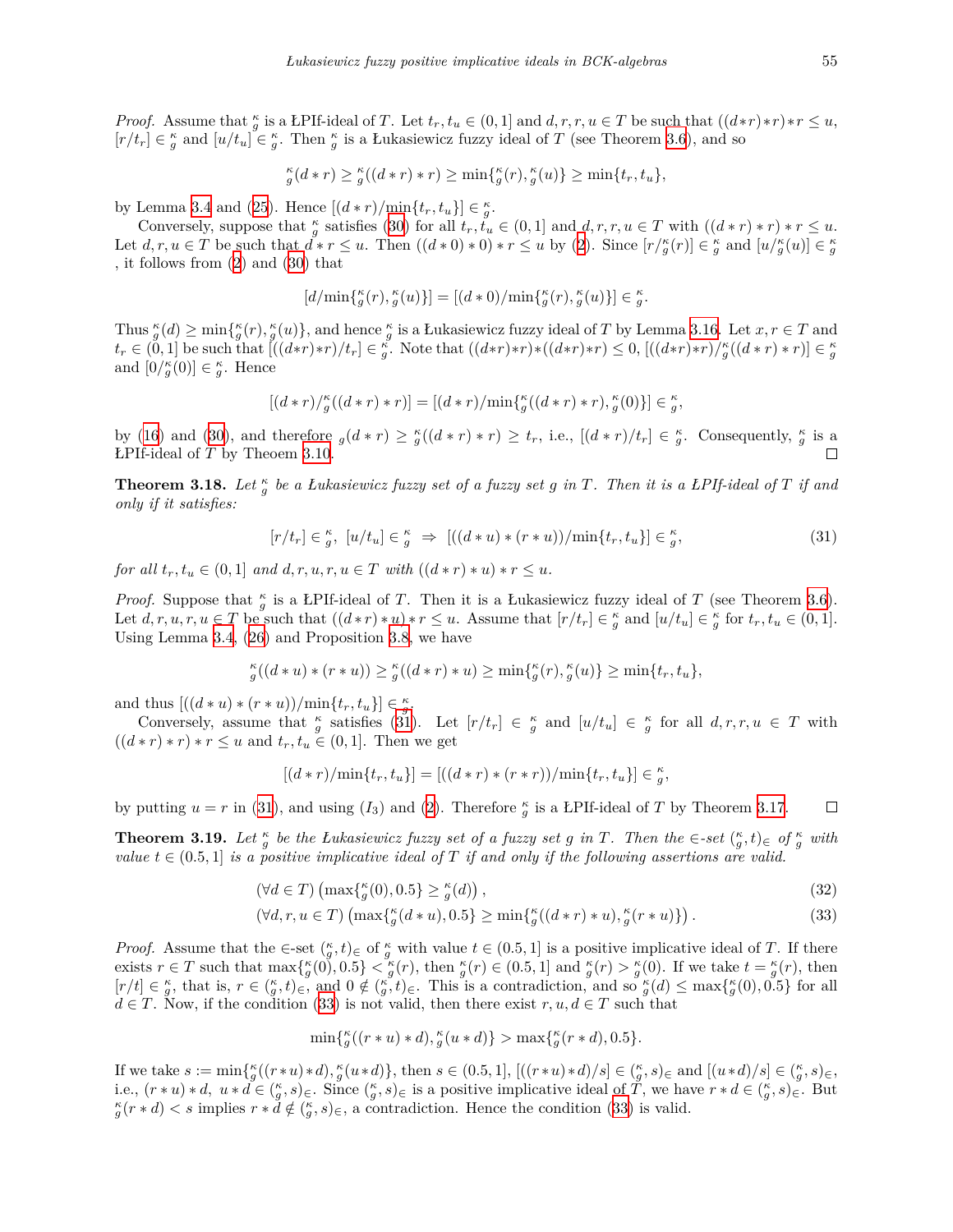Conversely, suppose that  $\frac{\kappa}{g}$  satisfies ([32\)](#page-8-2) and ([33\)](#page-8-1). For every  $t \in (0.5, 1]$ , we have  $0.5 < t \leq \frac{\kappa}{g}(d) \leq$  $\max\{\kappa(G), 0.5\}$  for all  $d \in (\kappa_g, t)_{\infty}$  by ([32\)](#page-8-2). Thus  $0 \in (\kappa_g, t)_{\infty}$ . Let  $d, r, u \in T$  be such that  $(d * r) * u \in (\kappa_g, t)_{\infty}$ and  $r * u \in (\frac{\kappa}{g}, t)_{\in}$ . Then  $\frac{\kappa}{g}((d * r) * u) \geq t$  and  $\frac{\kappa}{g}(r * u) \geq t$ , which imply from ([33](#page-8-1)) that

$$
0.5 < t \le \min\{ \zeta((d * r) * u), \zeta(r * u) \} \le \max\{ \zeta((d * u), 0.5 \}.
$$

Hense  $[(d*u)/t] \in \frac{\kappa}{g}$ , i.e.,  $d*u \in (\frac{\kappa}{g},t)_{\in}$ . Therefore  $(\frac{\kappa}{g},t)_{\in}$  is a positive implicative ideal of T for  $t \in (0.5,1]$ .

<span id="page-9-0"></span>**Theorem 3.20.** If the Lukasiewicz fuzzy set  $\frac{\kappa}{g}$  of a fuzzy set g in T is a LPIf-ideal of T, then the q-set  $(\frac{\kappa}{g}, t)_q$  of  $\frac{\kappa}{g}$  with value  $t \in (0, 1]$  is a positive implicative ideal of T.

*Proof.* Assume that the  $\frac{\kappa}{g}$  is a LPIf-ideal of T and let  $t \in (0,1]$ . If  $0 \notin (\frac{\kappa}{g},t)_q$ , then  $[0/t] \overline{q}_{g}^{\kappa}$ , that is,  $\frac{\kappa}{g}(0) + t \leq 1$ . Since  $\frac{\kappa}{g}(0) \leq \frac{\kappa}{g}(d)$  for  $d \in (\frac{\kappa}{g}, t)_q$ , it follows that  $\frac{\kappa}{g}(d) \leq \frac{\kappa}{g}(0) \leq 1 - t$ . Hence  $\left[d/t\right] \tilde{\vec{q}}_g^{\kappa}$ , and so  $\tilde{d} \notin {(\kappa, t)_{q}}$ . This is a contadiction, and thus  $0 \in {(\kappa, t)_{q}}$ . Let  $d, r, u \in T$  be such that  $(d * r) * u \in {(\kappa, t)_{q}}$  and  $r * u \in (\frac{\kappa}{g}, t)_q$ . Then  $[(d * r) * u)/t] q_g^{\kappa}$  and  $[(r * u)/t] q_g^{\kappa}$ , that is,  $\frac{\kappa}{g}((d * r) * u) > 1 - t$  and  $\frac{\kappa}{g}(r * u) > 1 - t$ . It follows from ([28\)](#page-5-1) that  $\frac{\kappa}{g}(d*u) \ge \min\{\frac{\kappa}{g}((d*r)*u), \frac{\kappa}{g}(r*u)\} > 1-t$ . Thus  $[(d*u)/t] q_g^{\kappa}$  and so  $d*u \in (\frac{\kappa}{g},t)_q$ . Therefore  $\binom{\kappa}{g}$ ,  $t$ )<sub>q</sub> is a positive implicative ideal of  $\tilde{T}$ .

The next corollary is obtained by the combination of Theorems [3.12](#page-6-1) and [3.20](#page-9-0).

**Corollary 3.21.** Let  $\frac{\kappa}{g}$  be the Łukasiewicz fuzzy set of a fuzzy set g in T. If g is a fuzzy positive implicative ideal of T, then the q-set  $\binom{\kappa}{g}$ ,  $t)_q$  of  $\frac{\kappa}{g}$  with value  $t \in (0,1]$  is a positive implicative ideal of T.

**Theorem 3.22.** Let g be a fuzzy set in T. For the Lukasiewicz fuzzy set  $\frac{\kappa}{g}$  of g in T, if the q-set  $(\frac{\kappa}{g},t)_q$  of *κ g is a positive implicative ideal of T, then the following arguments are valid.*

$$
0 \in \binom{\kappa}{g}, t_r \in (34)
$$

$$
[((d*r)*u)/t_r] q_g^{\kappa}, [(r*u)/t_u] q_g^{\kappa} \Rightarrow d*u \in (\zeta, \max\{t_r, t_u\})_{\in},
$$
\n(35)

*for all*  $d, r, u \in T$  *and*  $t_r, t_u \in (0, 0.5]$ *.* 

*Proof.* Let  $d, r, u \in T$  and  $t_r, t_u \in (0, 0.5]$ . If  $0 \notin (\frac{\kappa}{g}, t_r)_{\epsilon}$ , then  $[0/t_r] \in \frac{\kappa}{g}$  and so  $\frac{\kappa}{g}(0) < t_r \leq 1 - t_r$  since  $t_r \leq 0.5$ . Hence  $[0/t_r]$   $\overline{q}$   $\frac{\kappa}{g}$  and thus  $0 \notin (\frac{\kappa}{g}, t_r)_q$ . This is a contradiction, and therefore  $0 \in (\frac{\kappa}{g}, t_r)_{\epsilon}$ . Let  $[(d * r) * u)/t_r] q_g^{\kappa}$  and  $[(r * u)/t_u] q_g^{\kappa}$ . Then

$$
(d*r)*u\in\tbinom{\kappa}{g},t_r)_q\subseteq\tbinom{\kappa}{g},\max\{t_r,t_u\})_q\ \ ,\ \ r*u\in\tbinom{\kappa}{g},t_u)_q\subseteq\tbinom{\kappa}{g},\max\{t_r,t_u\})_q.
$$

Hence  $d * u \in \left(\frac{\kappa}{g}, \max\{t_r, t_u\}\right)$ <sub>q</sub>, and so

$$
_{g}^{\kappa}(d*u) > 1 - \max\{t_r, t_u\} \geq \max\{t_r, t_u\},
$$

that is,  $[(d * u)/\max\{t_r, t_u\}] \in \frac{\kappa}{g}$ . Therefore  $d * u \in (\frac{\kappa}{g}, \max\{t_r, t_u\})_{\in}$ .

**Theorem 3.23.** Given a fuzzy set  $g$  in  $T$ , let  $\frac{\kappa}{g}$  be the *Lukasiewicz fuzzy set of*  $g$  *in*  $T$ *. If*  $g$  *is a fuzzy positive implicative ideal of T*, then the *O*-set  $O(\frac{\kappa}{g})$  of  $\frac{\kappa}{g}$  is a positive implicative ideal of T.

*Proof.* Assume that *g* is a fuzzy positive implicative ideal of *T*. Then  $\frac{\kappa}{g}$  is a ŁPIf-ideal of *T* by Theorem [3.12](#page-6-1). It is clear that  $0 \in O(\frac{\kappa}{g})$ . Let  $d, r, u \in T$  be such that  $(d * r) * u \in O(\frac{\kappa}{g})$  and  $r * u \in O(\frac{\kappa}{g})$ . Then *g*( $(d * r) * u$ ) +  $\kappa$  - 1 > 0 and  $g(r * u) + \kappa$  - 1 > 0. It follows from [\(28\)](#page-5-1) that

$$
\substack{\kappa \\ g} (d * u) \ge \min \{ \substack{\kappa \\ g} ((d * r) * u), \substack{\kappa \\ g} (r * u) \}
$$
\n
$$
= \min \{ g ((d * r) * u) + \kappa - 1, g (r * u) + \kappa - 1 \} > 0.
$$

Hence  $d * u \in O(\frac{\kappa}{g})$ , and therefore  $O(\frac{\kappa}{g})$  is a positive implicative ideal of *T*.

**Theorem 3.24.** Let  $\frac{\kappa}{g}$  be the Łukasiewicz fuzzy set of a fuzzy set g in T. If the image of T under  $\frac{\kappa}{g}$  is *nonzero* and  $\frac{\kappa}{g}$  satisfies:

$$
[((d*r)*u)/t_r] \in \frac{\kappa}{g}, [(r*u)/t_u] \in \frac{\kappa}{g} \implies [(d*u)/\max\{t_r, t_u\}] q_g^{\kappa},\tag{36}
$$

for all  $d, r, u \in T$  and  $t_r, t_u \in (0, 1]$ , then the O-set  $O(\frac{\kappa}{g})$  of  $\frac{\kappa}{g}$  is a positive implicative ideal of T.

<span id="page-9-2"></span><span id="page-9-1"></span> $\Box$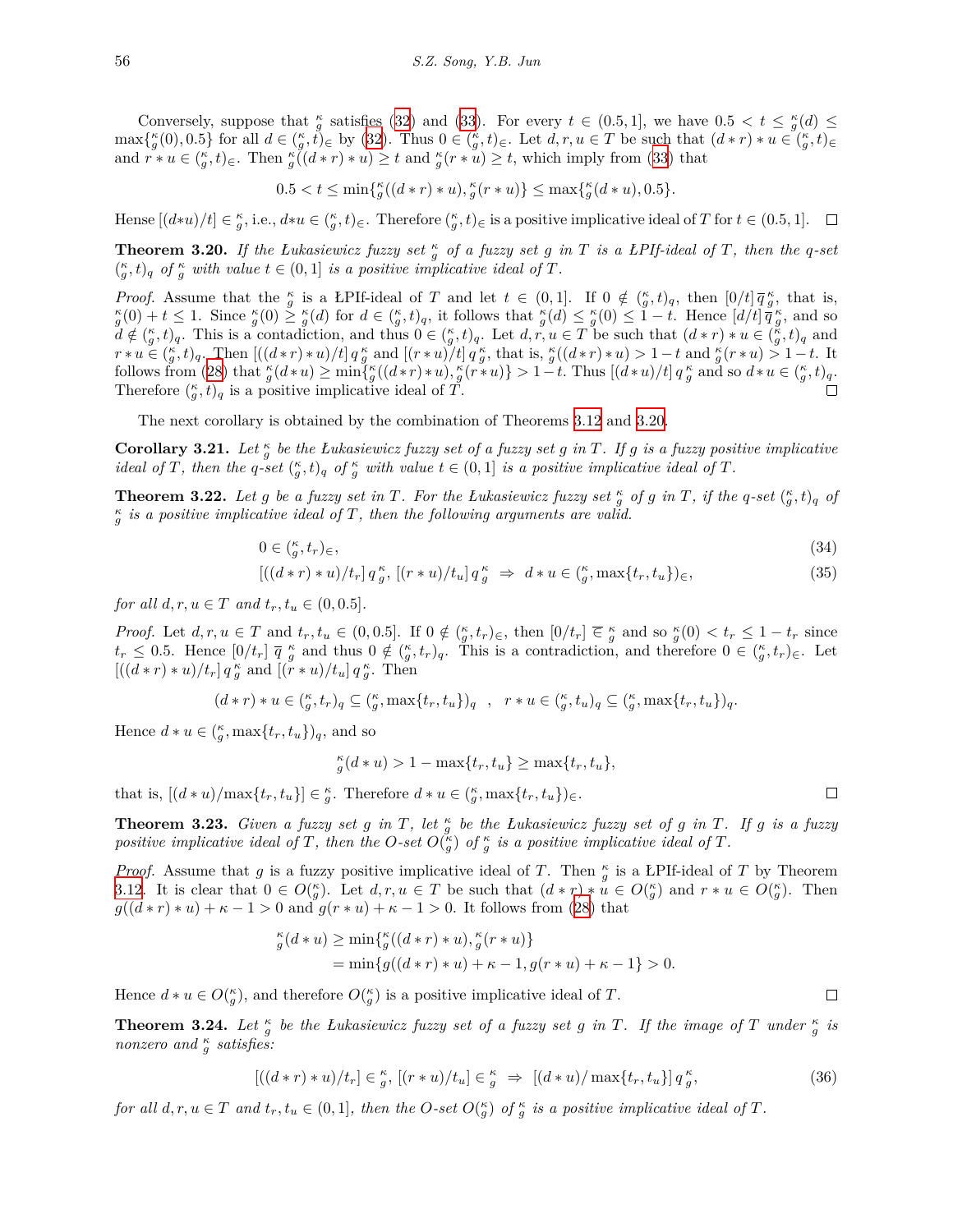*Proof.* Assume that  $_{g}^{\kappa}(d) \neq 0$  for all  $d \in T$  and the condition ([36\)](#page-9-1) is valid for all  $d, r, u \in T$  and  $t_r, t_u \in (0, 1]$ . It is clear that  $0 \in O(\frac{\kappa}{g})$ . Let  $d, r, u \in T$  be such that  $(d * r) * u \in O(\frac{\kappa}{g})$  and  $r * u \in O(\frac{\kappa}{g})$ . Then  $g((d * r) * u) + \kappa - 1 > 0$  and  $g(r * u) + \kappa - 1 > 0$ . Since

$$
[((d * r) * u)/{}_{g}^{\kappa}((d * r) * u)] \in {}_{g}^{\kappa} , [(r * u)/{}_{g}^{\kappa}(r * u)] \in {}_{g}^{\kappa},
$$

it follows from ([36\)](#page-9-1) that

$$
\left[ \left( d * u \right) / \max \{ _g^{\kappa} \left( \left( d * r \right) * u \right), _g^{\kappa} \left( r * u \right) \} \right] q_g^{\kappa}.
$$
\n(37)

If  $d * u \notin O(\frac{\kappa}{g})$ , then  $\frac{\kappa}{g}(d * u) = 0$  and so

$$
_{g}^{\kappa}(d*u) + \max\{_{g}^{\kappa}((d*r)*u),_{g}^{\kappa}(r*u)\} = \max\{_{g}^{\kappa}((d*r)*u),_{g}^{\kappa}(r*u)\}
$$
  
= max{max{0, g((d\*r)\*u) + \kappa - 1}, max{0, g(r\*u) + \kappa - 1}}  
= max{g((d\*r)\*u) + \kappa - 1, g(r\*u) + \kappa - 1}  
= max{g((d\*r)\*u), g(r\*u)} + \kappa - 1  

$$
\leq 1 + \kappa - 1 = \kappa \leq 1,
$$

that is,  $[(d * u)/\max{\kappa(G(d * r) * u)}, \kappa(Gr * u)]\overline{q}_{g}^{\kappa}$ . This is impossible, and thus  $d * u \in O(\kappa(G))$ . Therefore  $O(\kappa(G))$ is a positive implicative ideal of *T*.

**Theorem 3.25.** Let  $\frac{\kappa}{g}$  be the Łukasiewicz fuzzy set of a fuzzy set g in T. If it satisfies  $[0/\kappa] q g$  and the condition ([35](#page-9-2)) for all  $d, r \in T$  and  $t_r, t_u \in (0,1]$ , then the O-set  $O(\frac{\kappa}{g})$  of  $\frac{\kappa}{g}$  is a positive implicative ideal of *T.*

*Proof.* It is clear that  $0 \in O_q^{\kappa}$  by the condition  $[0/\kappa] q g$ . Let  $d, r, u \in T$  be such that  $(d*r)*u \in O_q^{\kappa}$  and  $r * u \in O(\frac{\kappa}{g})$ . Then  $g((d * r) * u) + \kappa - 1 > 0$  and  $g(r * u) + \kappa - 1 > 0$ . Hence

$$
_{g}^{\kappa}((d*r)*u) + 1 = \max\{0, g((d*r)*u) + \kappa - 1\} + 1
$$
  
=  $g((d*r)*u) + \kappa - 1 + 1$   
=  $g((d*r)*u) + \kappa > 1$ ,

and

$$
{}_{g}^{\kappa}(r * u) + 1 = \max\{0, g(r * u) + \kappa - 1\} + 1 = g(r * u) + \kappa - 1 + 1 = g(r * u) + \kappa > 1,
$$

that is,  $[(d * r) * u)/1] q_g^{\kappa}$  and  $[(r * u)/1] q_g^{\kappa}$ . It follows from [\(35](#page-9-2)) that

$$
d\ast u\in(\begin{matrix}\kappa\\g,\text{max}\{1,1\}\end{matrix})_\in=(\begin{matrix}\kappa\\g,1\end{matrix})_\in.
$$

Hence  $d * u \in O(\frac{\kappa}{g})$  because if not, then  $g(d * u) + \kappa - 1 \leq 0$  and so  $g(d * u) \leq 1 - \kappa < 1$ , which is a contradiction. Therefore  $O(\frac{\kappa}{g})$  is a positive implicative ideal of *T*.  $\Box$ 

### **4 Conclusion**

Based on on Łukasiewicz t-norm, Jun addressed so called a Łukasiewicz fuzzy set and applied it to BCKalgebras and BCI-algebras. In this paper, we dealt with the concept of Łukasiewicz fuzzy positive implicative ideals in BCK-algebras and investigated several properties. We considered characterization of a Łukasiewicz fuzzy positive implicative ideal, and discussed the relationship between Łukasiewicz fuzzy ideals and Łukasiewicz fuzzy positive implicative ideals. We provided a condition for a Łukasiewicz fuzzy ideal to be a Łukasiewicz fuzzy positive implicative ideal. We also provided conditions for the *∈*-set, *q*-set and *O*-set to be positive implicative ideals. Using the ideas and results of this paper, we will study various sub-structures in several algebraic systems, for example, BCC-algebras, BCH-algebras, equality algebras, EQ-algebras, hoop algebras, BE-algebras, GE-algebras, etc., in the future. We will also explore Łukasiewicz intuitionistic fuzzy sets, Łukasiewicz bipolar fuzzy sets, Łukasiewicz Pythagorean fuzzy sets, Łukasiewicz picture fuzzy sets, etc. as the generalization of Łukasiewicz fuzzy sets.